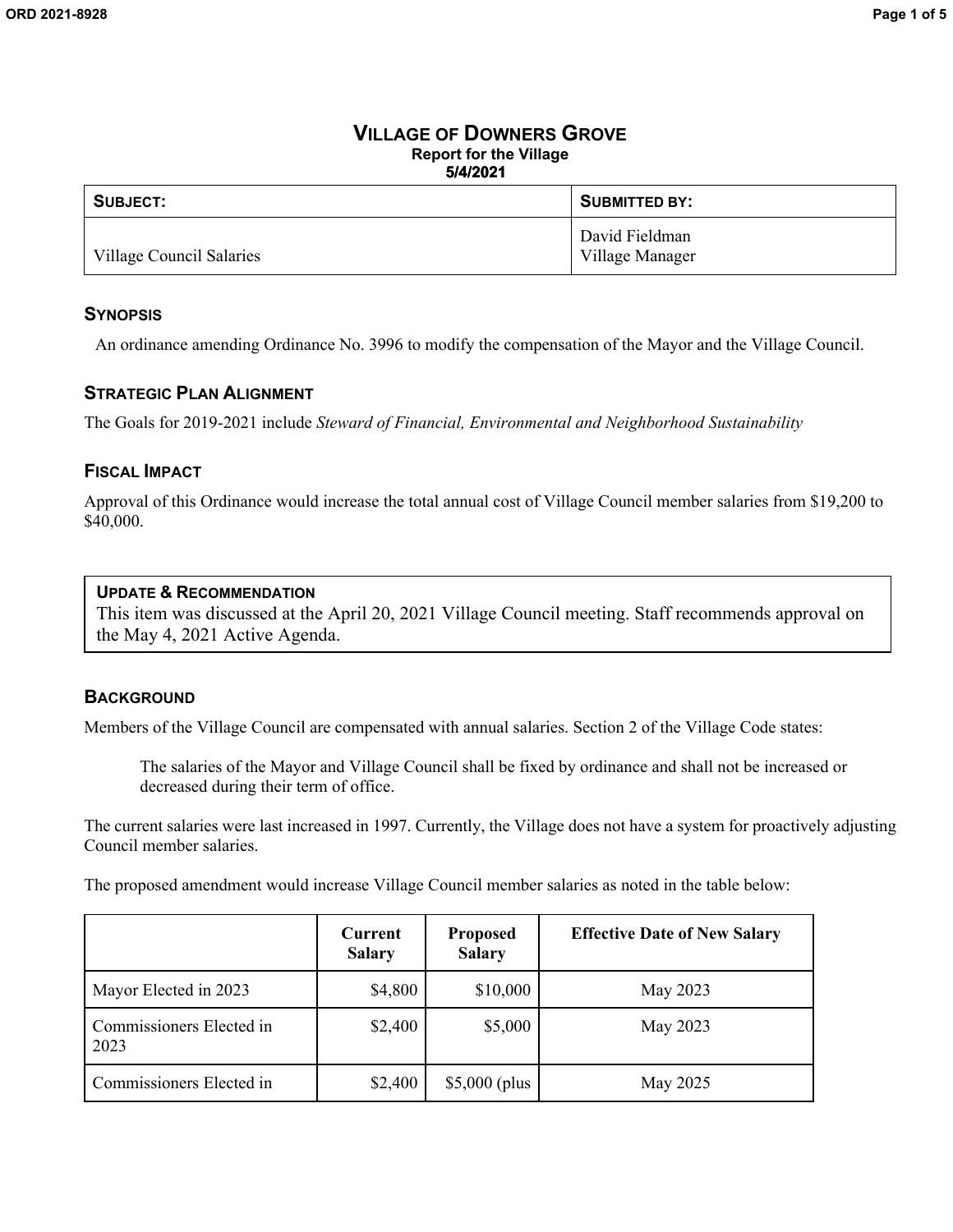| 2025 | any annual      |  |
|------|-----------------|--|
|      | <i>ncreases</i> |  |
|      | received by     |  |
|      | those elected   |  |
|      | 2023)           |  |

## Effective Dates

Pursuant to Illinois statute, compensation for elected officials may not be increased nor diminished during the term of office for such officials. It must be fixed at least 180 days before the beginning of the terms of the officers whose compensation is to be fixed. Hence, that is why a proposed increase now cannot take effect until a new Mayor and Commissioners are elected in 2023.

## Annual Adjustments

The proposed amendment would also provide automatic annual increases to Village Council member salaries. The salaries would be increased by an amount equal to the mode of the annual salary increase provided to Village employees not subject to a collective bargaining agreement. The Village Council salaries would be adjusted at the same time employee salary adjustments are made, typically effective on the first full pay period in May.

## **ATTACHMENTS**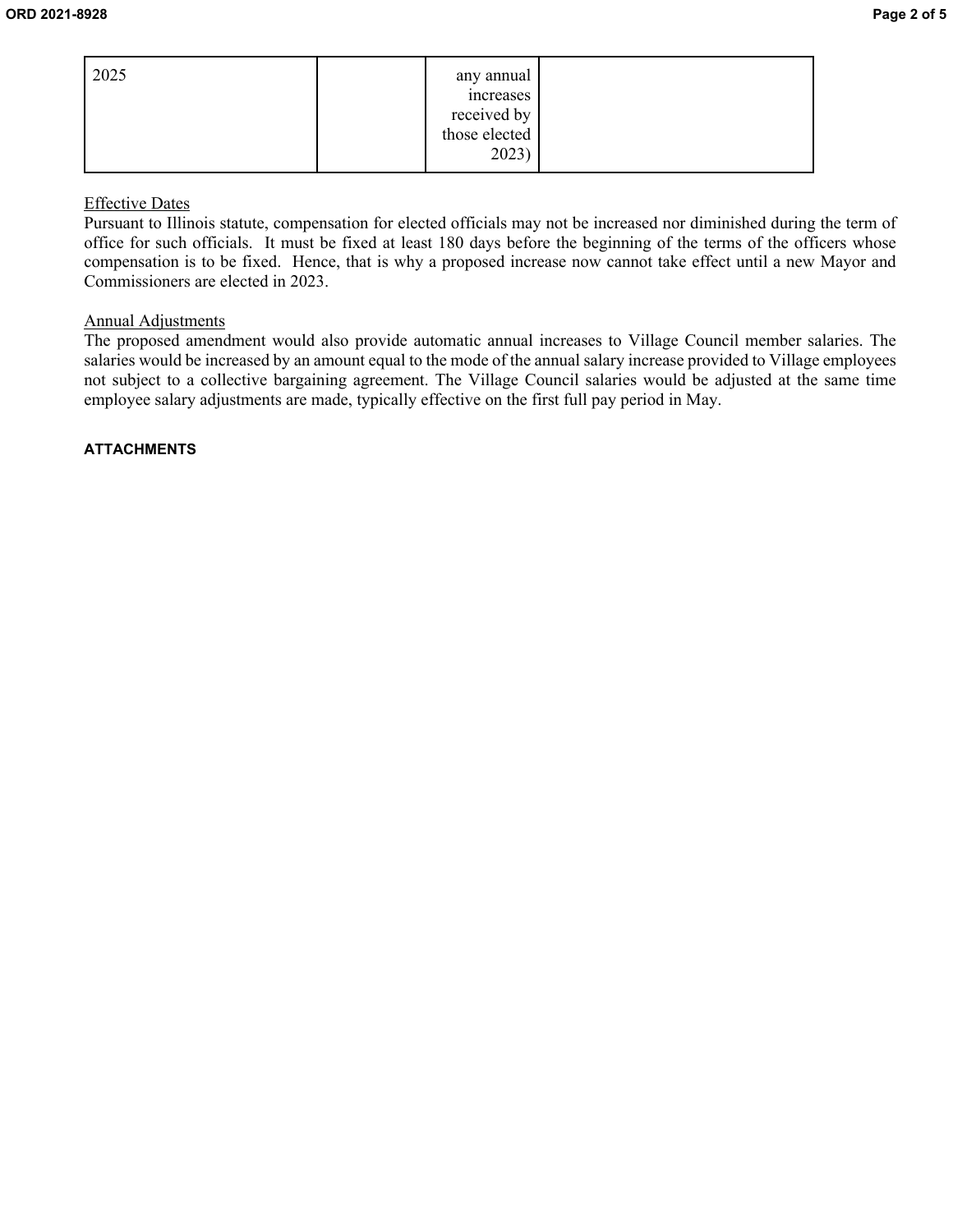#### OF DOWNERS GROVE VILLAGE

# COUNCIL ACTION SUMMARY

INITIATED: Village Attorney DATE: May 4, 2021 (Name)

(Board or Department)

## **NATURE OF ACTION:**

# STEPS NEEDED TO IMPLEMENT ACTION:

X Ordinance

Resolution

Motion

Other

Motion to approve "AN ORDINANCE AMENDING ORDINANCE 3996 TO MODIFY THE COMPENSATION OF THE MAYOR AND VILLAGE COUNCIL", as presented.

## **SUMMARY OF ITEM:**

Adoption of this ordinance shall amend Ordinance 3996, modifying compensation of the Mayor and Village Council.

## **RECORD OF ACTION TAKEN:**

1\mw\cas.21\VC-Comp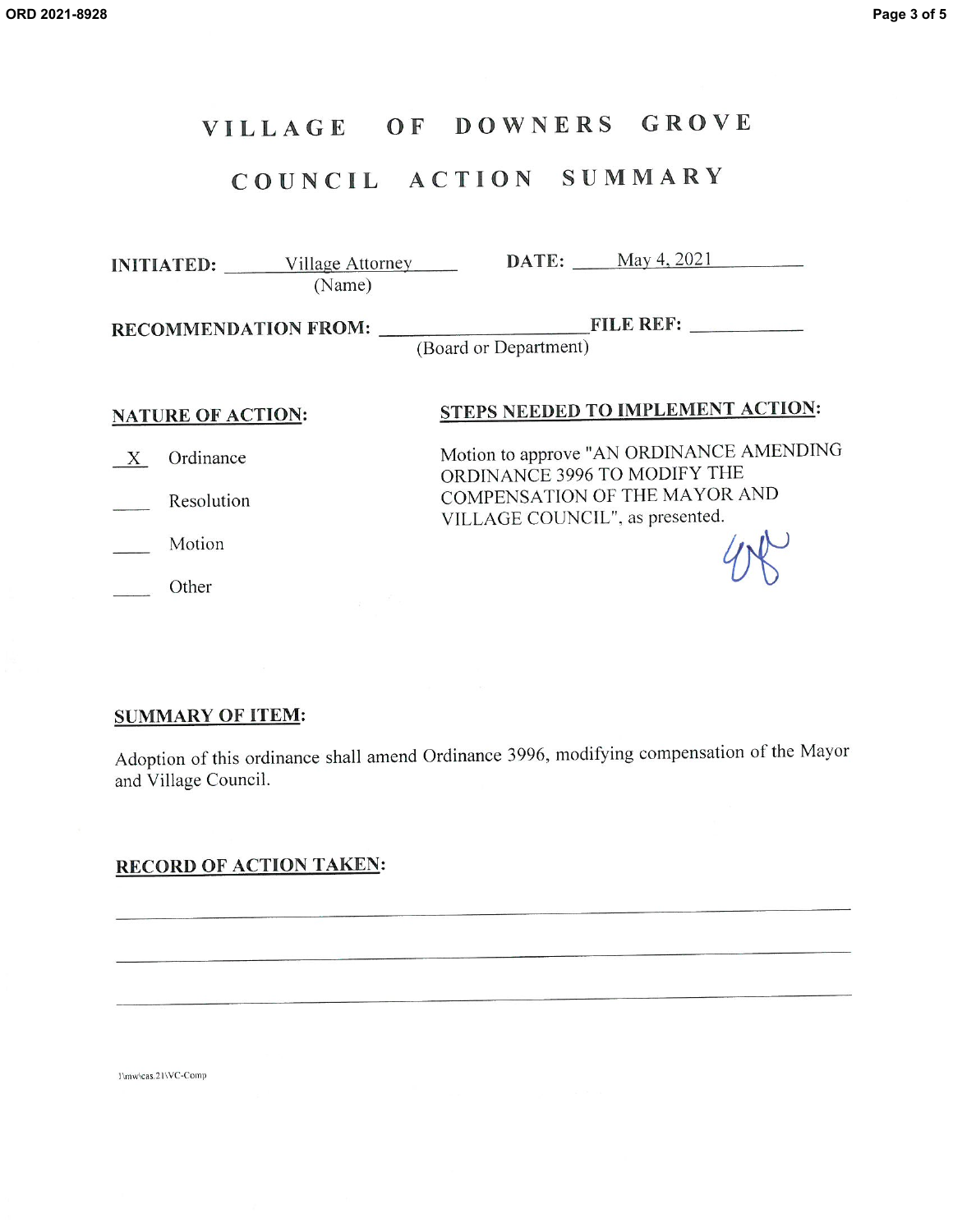### **ORDINANCE NO. \_\_\_\_**

### **ORDINANCE AMENDING ORDINANCE 3996 TO MODIFY THE COMPENSATION OF THE MAYOR AND VILLAGE COUNCIL**

WHEREAS, The Village of Downers Grove is a home rule unit of government under Section 6(a), Article VII of the 1970 Constitution of the State of Illinois and as such may exercise any power and perform any function which pertaining to its government and affairs; and

WHEREAS, the Village Council of the Village has the authority to adopt ordinances and to promulgate rules and regulations that pertain to its government and affairs and protect the public health, safety and welfare of its citizens; and

WHEREAS, the statutes of the State of Illinois and ordinances of the Village of Downers Grove provide that the compensation for the Mayor and members of the Village Council are to be established by ordinance; and

WHEREAS, pursuant to the laws of the State of Illinois, compensation for elected officials may not be increased nor diminished during the term of office for such officials, and shall be fixed at least 180 days before the beginning of the terms of the officers whose compensation is to be fixed; and

WHEREAS, pursuant to its home rule authority, the Village Council passed Ordinance 3996 on December 23, 1997 that fixed the salaries and insurance option of the Mayor and Village Council; and

WHEREAS, Ordinance 3996 was amended by Ordinance No. 4053 on July 27, 1998 by removing the insurance option; and

WHEREAS, the 1997 ordinance was the last adjustment to the salaries of the Mayor and the Village Council; and,

WHEREAS, pursuant to its home rule authority, the Village Council has determined that the salaries of the Mayor and Village Council should be increased.

NOW, THEREFORE, BE IT ORDAINED by the Village Council of the Village of Downers Grove as follows:

SECTION 1. Section 1 of Ordinance 3996 shall be deleted in its entirety and replaced with the following:

SECTION 1. Beginning with the first full pay period of May 2023, the salary of the Mayor of the Village of Downers Grove shall be the sum of \$10,000.00 per year, payable in twentysix equal installments. Until this salary level becomes effective, the salary level set forth in Ordinance 3996 shall continue unchanged.

SECTION 2. Section 2 of Ordinance 3996 shall be deleted in its entirety and replaced with the following:

SECTION 2. (a) Beginning with the first full pay period of May 2023, the salaries for those Commissioners of the Village of Downers Grove elected in April 2023 shall be the sum of \$5,000.00 per year, payable in twenty-six equal installments. Until this salary level becomes